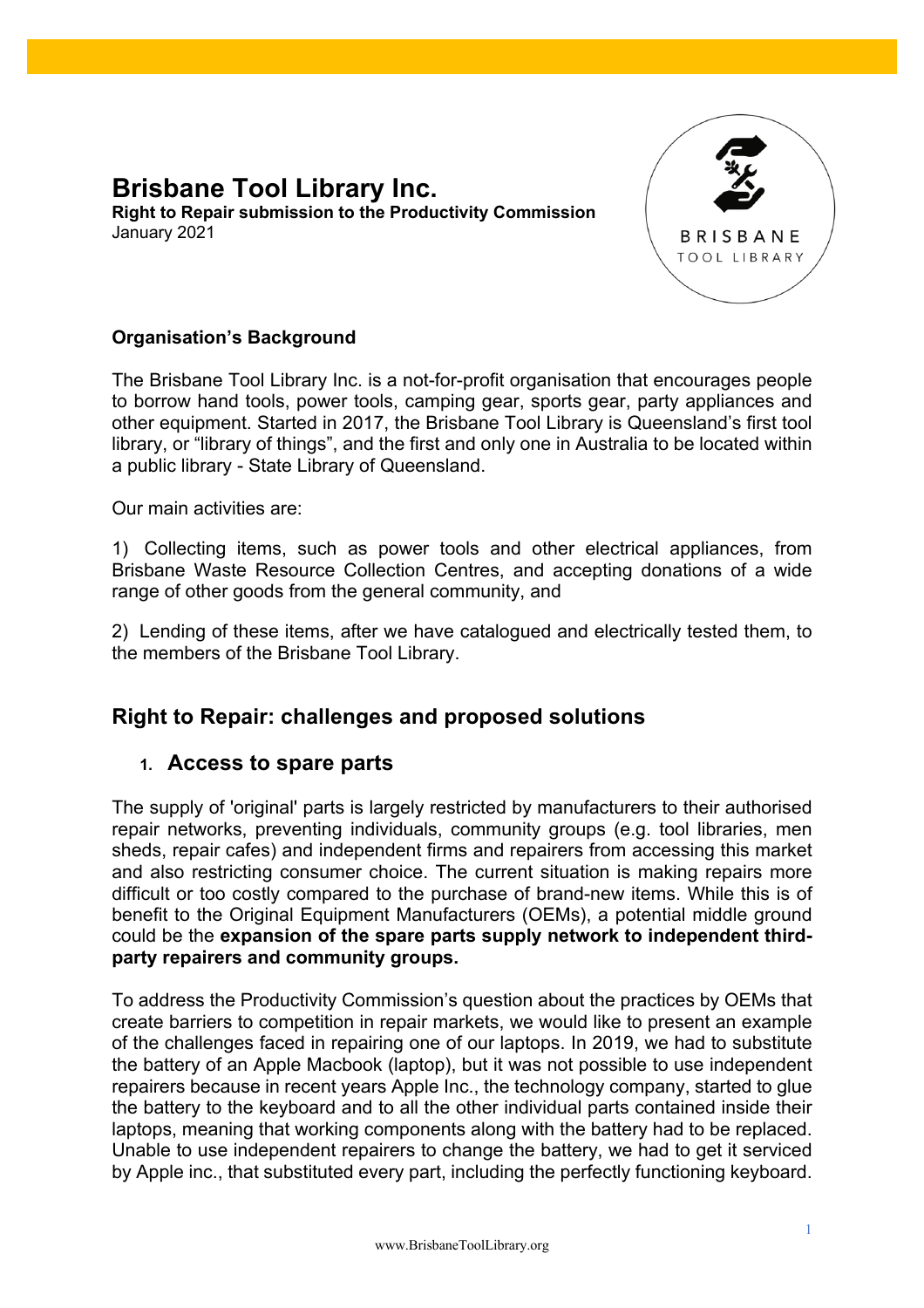The fact that all the parts are glued together does not allow other repairer to work on their items and forces the replacement of all the other functioning parts.

Furthermore, we face the challenge of accessing parts for discontinued models, which makes it difficult to keep the older models in circulation. **Manufacturers could be forced to produce and leave in circulation spare parts for a number of years, after the end of the production of the items themselves.** The terms 'reasonable' amount of time must be clarified under the Australian Consumer Law (ACL), with different type frames for different class of products. After the well-defined 'reasonable' lengths of time, **OEMs could provide open access design of parts that could be 3D printed or produced locally.** 

#### **2. Access to use and repair manuals**

Often the items that we rescue are perfectly functioning, however they lack the original manual and technical information. In order to stimulate a reuse economy and to keep these items in circulation, such as by borrowing them from tool libraries, it would be **beneficial to be able to have free access to the manuals of the items online**. Access to the manual encourages consumers to use the product properly and in a safe way (e.g. power tools), protecting consumers, keeping the products in a good working order for longer, and facilitating repair when needed.

Introducing exceptions to IP laws for repairs would be the best solution. We understand the protection that OEMs put in place, however **other possible solutions could include paying a small fee to purchase the manual online or to enable free access for repair by individuals and non-commercial repairers (e.g. hobbyists).** This would not be the best solution, but it would be a step in the right direction.

# **3. Provision of product information at the point of sale**

To overcome information asymmetry between the supplier and the buyer**, consumers should be informed about additional product information at the point of sale (e.g. displayed on packaging),** such as the length of availability of spare parts, the potential life-span of the item (that OEMs should declare), the repairability of the product by third-party repairers or the exclusion of third-party access to parts, availability of the manual online, and other product reparability information. This information could be simply summarised with a grading system, in which consumers are simply presented with an icon with a number, similar to the labels that defines the origin food production (with the bar chart that denotes products that contains Australian ingredients)<sup>1</sup>.

<sup>1</sup> https://www.business.gov.au/products-and-services/product-labelling/country-of-origin-food-labellingresources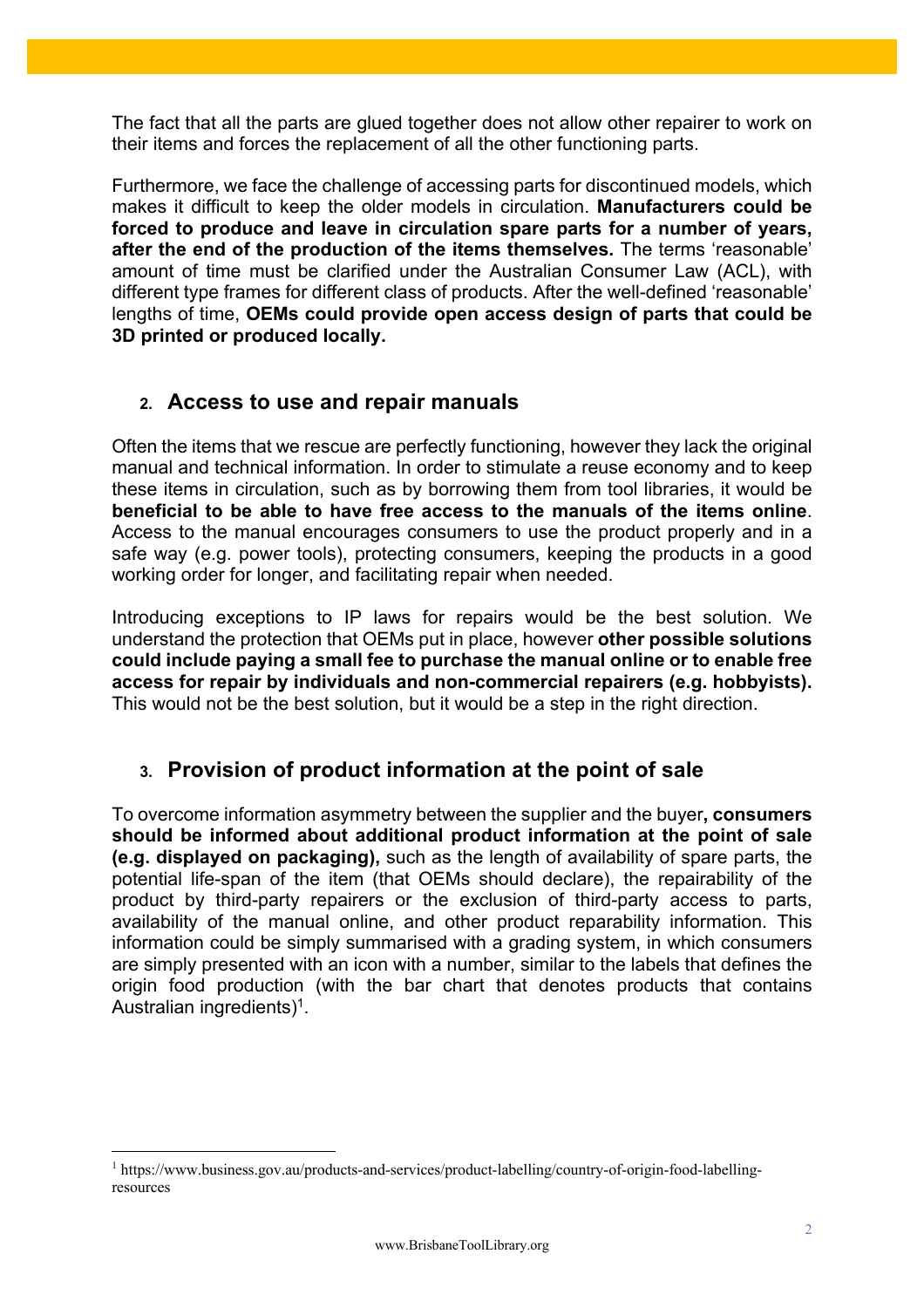#### **4. Planned obsolescence**

Planned obsolescence is often linked to post-consumer problems, such as the production of e-waste, however we would like to draw the attention of the Commission that this phenomenon uses an increasing amount of natural resources. We observe that, occasionally, also some supermarkets chains sell cheap and 'disposable' power tools (e.g. Aldi). Producing and selling products that are made to be disposed after a limited number of uses is inherently wasteful and exacerbates the ecological problems that we are facing, such as the depletion of natural resources. **Holding companies found engaging in this practice accountable and discouraging them from engaging in this practice through regulation may be a first step to encouraging production of long-term usable items.** A further step would be to implement design requirements to enable products to be repaired, as happens in the European Union. The European Union Commission has planned to make updates to its eco-design law (EU EcoDesign Directive), putting forward "the right to repair" and establishing a baseline for companies to be more conscious in their product design and make their products easier to repair and reuse (or face legal obligations)<sup>2</sup>. Australia should introduce similar regulation that obliges companies to design their products more carefully to facilitate easier repairs.

# **5. The act of repairing**

One third of the electrical appliances<sup>3</sup> that we receive and collect could be potentially repaired, but several obstacles do not allow us to repair them. Therefore, we send our e-waste to other organisations which upcycle and recycle the parts of the items with different purposes. While better than sending these items to landfill, 'recycle' is of lower environmental value than 'avoid and reduce' and '(repair and) reuse' according to the waste pyramid<sup>4</sup>

Current Queensland's legislation requires a certified electrician to be able to conduct even simple repairs which hinder our organisation from carrying out 'easy' repairs **potentially a new qualification could be developed that allows for very simple, low risk repairs to encourage less e-waste.** As per the *Australian Standard AS/NZS 3760 In-service safety inspection and testing of electrical equipment* a new 'repair' framework could describe the competencies required and eventual accessible courses to complete in order to be able to gain a limited 'repair' certification for minimal repairing of electrical equipment (e.g. power tools, household appliances).

# **Conclusion**

While OEMs might profit from the current situation, communities, local economies, consumers and ecosystems do not. Enabling the right to repair, by having access to parts, manuals and tools to undertake repair, would allow a re-localisation of the economy**,** which is particularly important in these times of crisis. Therefore, the tension

<sup>&</sup>lt;sup>2</sup> https://www.europarl.europa.eu/RegData/etudes/BRIE/2019/640158/EPRS\_BRI(2019)640158\_EN.pdf

<sup>&</sup>lt;sup>3</sup> If required, we have specific data about tonnes of power tools, brands and types of tools.

<sup>4</sup> https://www.epa.nsw.gov.au/your-environment/recycling-and-reuse/warr-strategy/the-waste-hierarchy